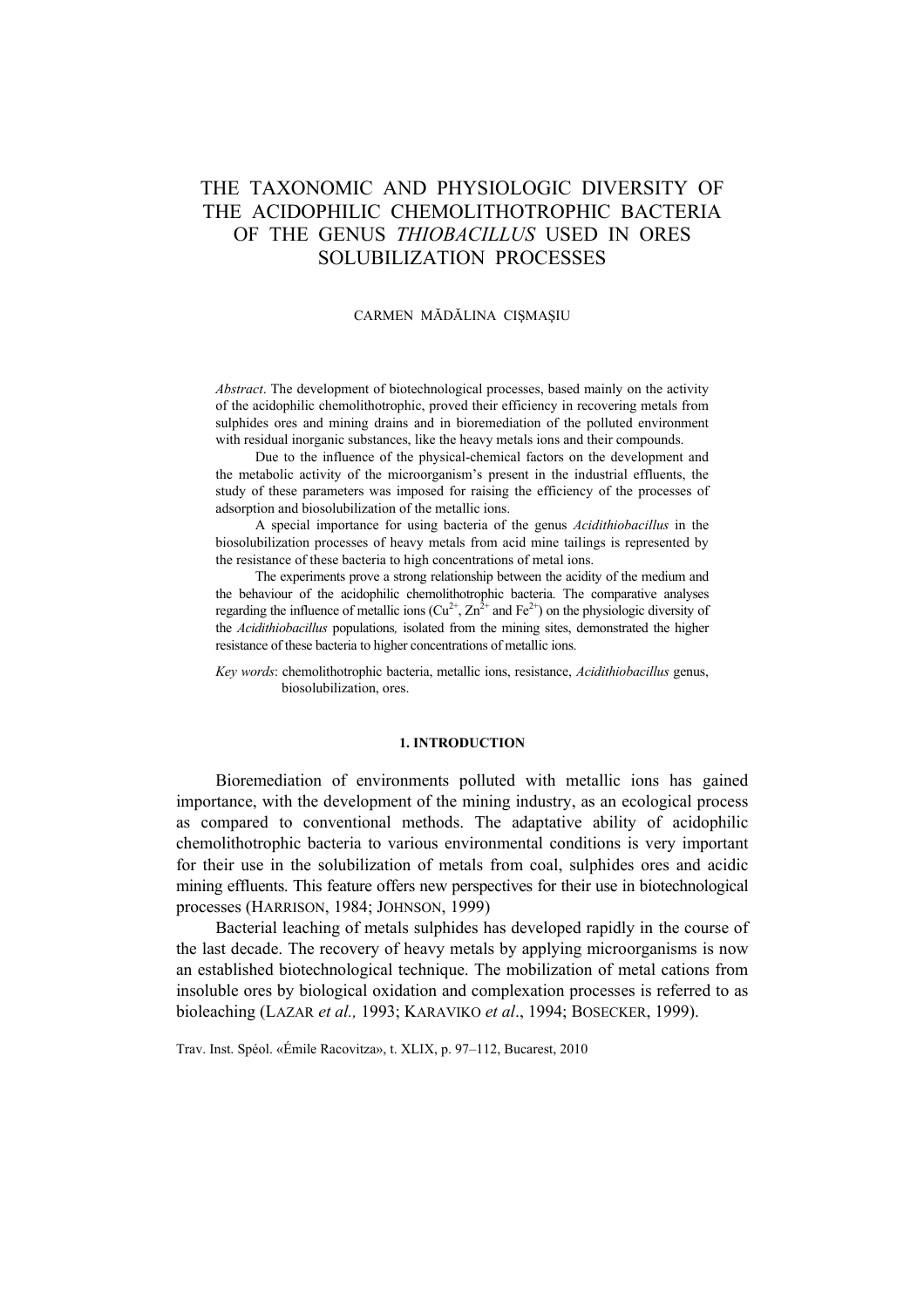Bioleaching is an economical method for the recovery of metals from minerals, especially from low grade ores. The acidophilic bacteria involved in the biooxidation of minerals cause natural leaching of sulphide minerals direct or indirect mechanism. The unique properties of acidophilic chemolithotrophic bacteria are their metabolic activity in highly acidic environments and their heavy metal resistance (DOPSON *et al.,* 2003; SUZUKI, 2001; OKIBE *et al*., 2004).

Low metal concentrations are essential elements for the metabolic processes, while the high concentrations are toxic. Acidophilic bacteria frequently adapt to the concentrations of toxic compounds such as metallic ions, developing protective mechanisms with role of protecting those bacteria in an unfriendly environment (RAKESH, 1990; SCHRENK *et al*., 1988).

The activity of the acidophilic bacteria at ecosystem level is very complex: a) in the trophic chains and nets; b) in limitating the development of some organism's populations; c) in forming and preserving the soil structure, essential for water, air and nutrients circulation; d) bioindicators for the "health" of the ecosystems (ZARNEA G., 1994; MARIEKIE *et al*., 2003).

The structural and physiological characterization of the species from microbial communities may lead to the discovery of new species of acidophilic bacteria, which could play an important role in bioremediation processes, due to their metabolic activity in environments polluted with metallic ions (HIRAISHI *et al.*, 1998, RAWLINGS *at al.,* 1995; CISMASIU *et al*., 2002).

The acidophilic chemolithotrophic bacteria are present as populations, both in natural media and in those created by man. In many cases, their presence is evidenced through their metabolically products or the biomass accumulation (HAWSKSWORTH, 1992).

The economic implications of ecological effects are identified to the extent they can be determined within acceptable limits. A variety of ecological processes are affected and altered by air pollution. Such processes include community succession and retrogression, nutrient biogeochemical cycling, photosynthetic activity, primary and secondary productivity, species diversity and community stability (BAKER *et al*., 2003; NICOMRAT *et al.,* 2008).

The natural habitats of acidophilic bacteria are acidic mineral environments. Many of the acidophilic oxidize sulphur or reduced inorganic sulphur compounds to sulphuric acid which acidifies volcanic solfataras, effluents of sulphides ores or coal mines. The predominant bacteria in such environments are *Acidithiobacillus ferrooxidans* and *Acidithiobacillus thiooxidans*. Both species are obligate chemolithoautotrophs and play a crucial role in leaching of heavy metals from sulphides ores (GROUDEV *et al.,* 1993; NORRIS *et al.,* 1998; GOMEZ *et al.,* 1999; ROHWERDER *et al.,* 2003).

The increasing pollution of the environment raised the interest for the resistance of the acidophilic bacteria to metals and there is the potential recovery,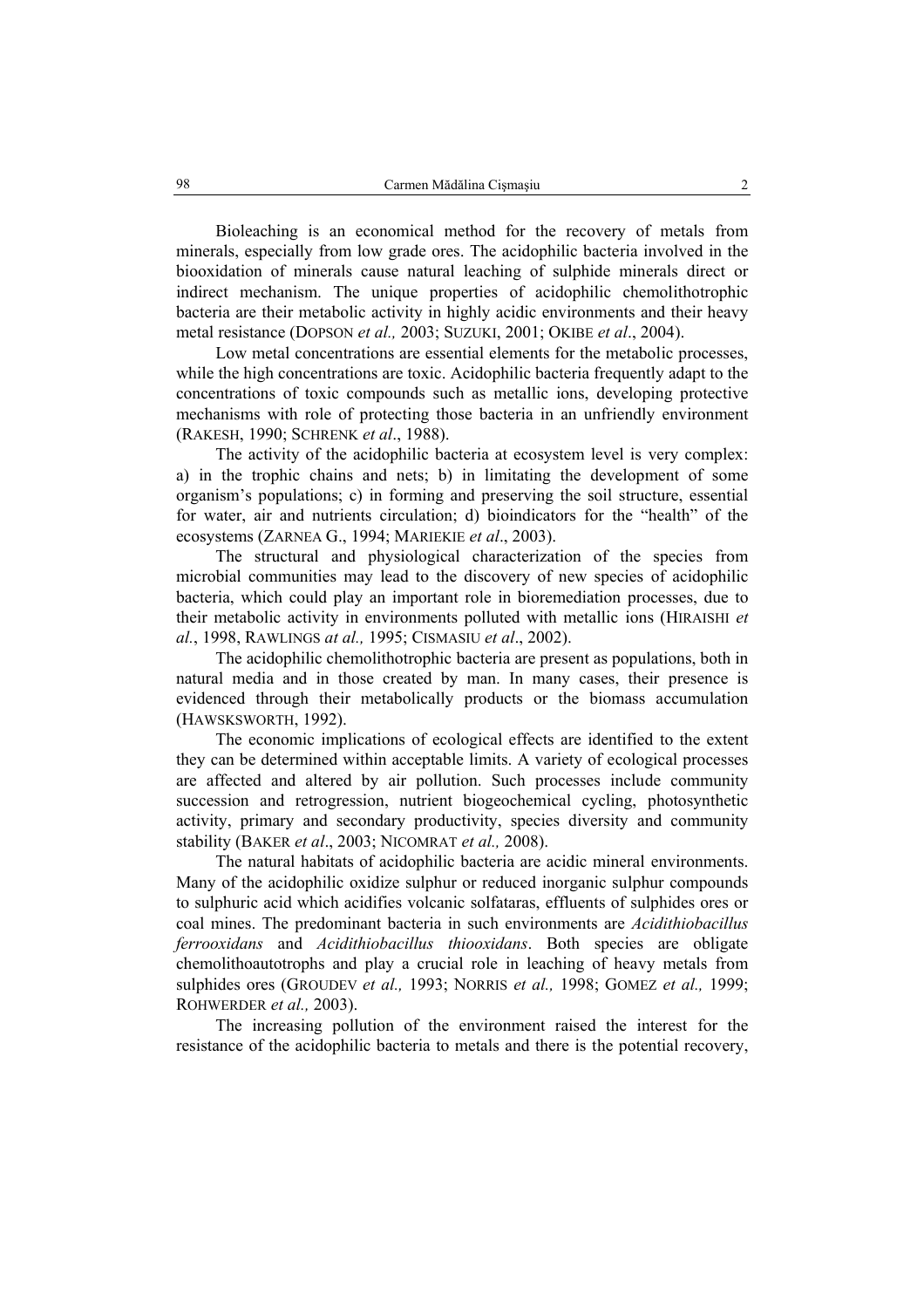but also in detoxifying the media polluted by heavy metals. They have a major contribution to the circuit of biogenic elements in the nature and prevent the accumulation of residual materials of different environmental contaminants (JOHNSON, 1998; JOHNSON *et al*., 1998; RAWLINGS, 2005).

The activity of acidophilic chemolithotrophic bacteria is influenced by the acidity and temperature levels, although these microorganisms are adapted to grow in conditions of low pH (CISMASIU *et al*., 2000). This paper represents a contribution to the knowledge of the taxonomic and physiologic diversity of the acidophilic chemolithotrophic for the improvement of the biosolubilization of metallic ions processes.

## **2. MATERIAL AND METHODS**

## 2.1. PHYSIOLOGICAL GROUPS OF MICROORGANISMS OF INTEREST FOR METALLIC IONS SOLUBILIZATION

In different perimeters from our country, mining activities causes serious problem of pollution to aquatic and terrestrial environment. In order to obtain a large game of acidophilic chemolithotrophic bacteria, with potential in biosolubilization processes, have been recolted samples of mining effluents from Ilba mining areas, Asecare mine, like sources to obtain populations on selective medium.

In order to obtain the strains and populations of *Acidithiobacillus ferrooxidans* from these samples were used selective liquid culture medium 9K (mineral medium with a pH of 2.5), in which the energetic substratum was represented by the ferrous sulphate in the optimum concentration of 43.22g/l. To isolate strains it was used the 9K solid medium (KARAVAIKO, 1988).

The growing of the sulphur-oxidizing bacteria, *Acidithiobacillus thiooxidans*, in liquid Waksman medium (pH=4.0) is revealed after 21 days by the lowering under 2.0 of the initial pH value.

In a view to obtaining populations of acidophilic chemolithotrophic bacteria were got using isolated colonies on agarized selective culture media, following in dynamics the physiological activity in inorganic media specific. Isolated colonies obtained are coloured brownish red. Using these technique 10 populations of *Acidithiobacillus ferrooxidans* were isolated.

#### 2.2. EXPERIMENTAL CONDITIONS AND PARAMETERS UNDER INVESTIGATION

The bacterial cultures have been incubated, for 21 days, in various experimental conditions:

– temperature: 28°C and 37°C;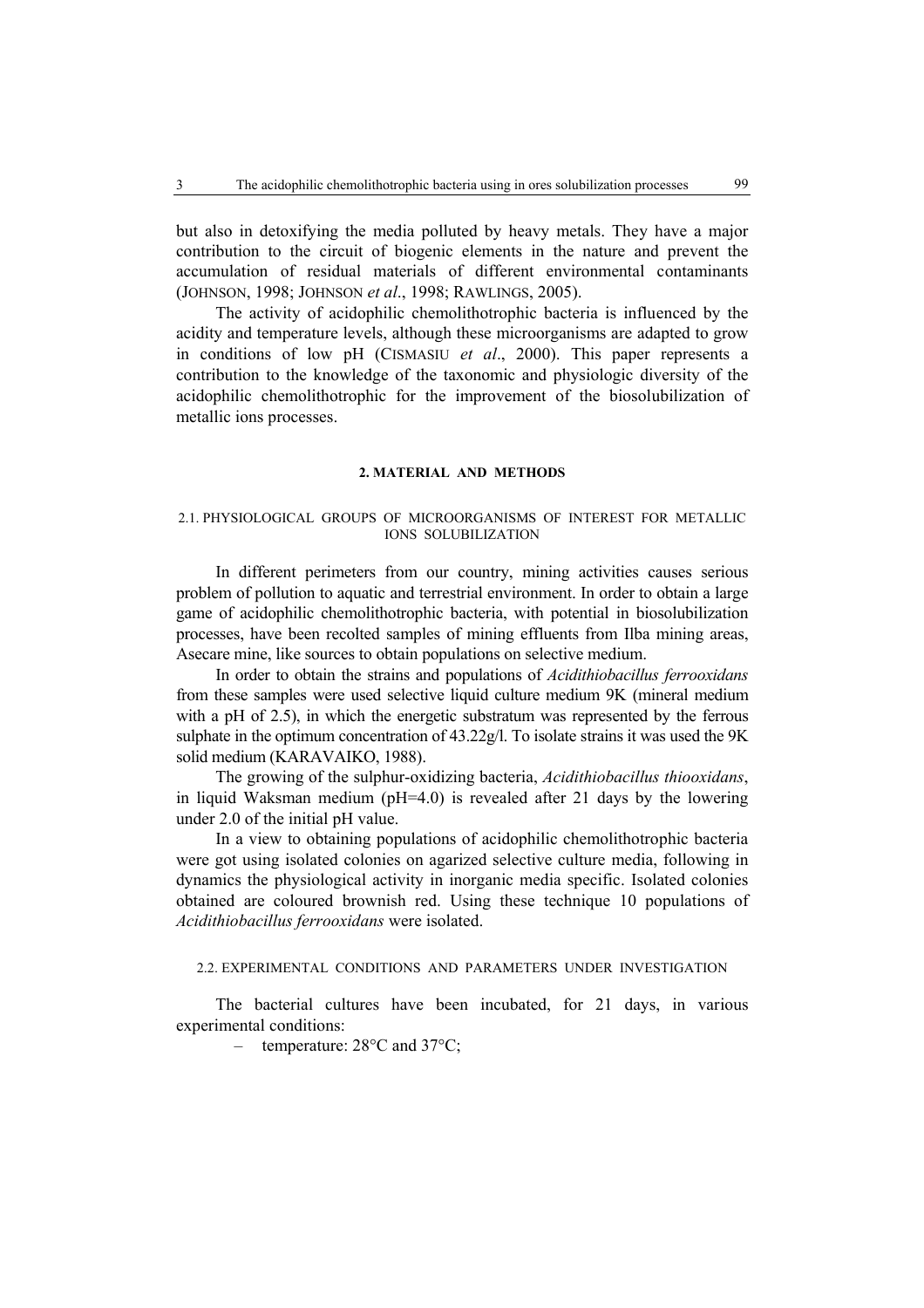$-$  acidity: pH  $-$  2.0, 2.5, 3.0, 3.5;

– static and stirring (150 rpm) conditions.

The bacterial cultures have been grown in 100ml Erlenmeyer glasses containing 30 ml growth medium and 3 ml inoculum (bacterial culture 7 days old).

In investigating the influence of acidity on the metabolically activities of the analysed bacteria the following aspects were pursued: (1) the concentration of the  $Fe<sup>2+</sup> biologically oxidated; (2) the concentration of Fe<sup>3+</sup> resulted after the biological$ oxidation; (3) the acidity (assessing the pH value of the culture liquids).

The growth of *Acidithiobacillus thiooxidans* cultures has been quantified by measuring the optical density (OD) at the wavelength of 660 nm (spectrophotometer UV), while the activity has been appreciated through the decrease of the pH (pH meter type PHM 26) of the culture solutions at every 4 days.

The populations of acidophilic chemolithotrophic bacteria were analyzed regarding their resistance to different concentrations of metallic ions, having in view the growth of the bacterial cultures in the specific culture media.

To evaluate the tolerance of *Acidithiobacillus ferrooxidans* isolated to high concentrations of  $Fe^{2+}$  in the medium (8–16g/l) were used the 10 strains and 10 populations selected on the basis of high capacity of oxidation of 8g/l  $Fe^{2+}$  in the medium after 8 days of incubation at 28°C. From them, there were selected 2 strains and 2 populations which oxidated the biggest amount of  $Fe<sup>2+</sup>$  in 8 days.

The influence of  $Cu^{2+}$  and  $Zn^{2+}$  concentrations between 1000–5000ppm on the acidophilic chemolitotrophic bacteria was studied in conditions of continuous stirring (150rpm) at optimum temperature (28°C). In Erlenmeyer flask (100ml) were introduced 30 ml selective medium, which contains the molar solutions of  $Cu^{2+}$  and  $Zn^{2+}$ , 3 ml bacterial inoculum (7 days culture).

In the experiments of testing the bacterial cultures development in the presence of higher concentrations of metallic ions their growth was intended through measuring the optical density (OD) to 660nm (spectrophotometer UV), at 2 days intervals in 14 days.

The flacon test was inoculated with bacteria incubated at 28°C in agitation conditions (150 rpm) for 14 days. The concentration of ferrous iron biooxidized was determined at a 2 days interval volumetrically, by titration with a solution of potassium dichromate in the presence of sulphur diphenylamine as indicator.

#### **3. RESULTS AND DISCUSSION**

The experiments have indicated that the influence of acidity on bacterial growth and activity at 28°C and 37°C is stronger for the population isolated from mining waters than for the population isolated from sediments, both in static and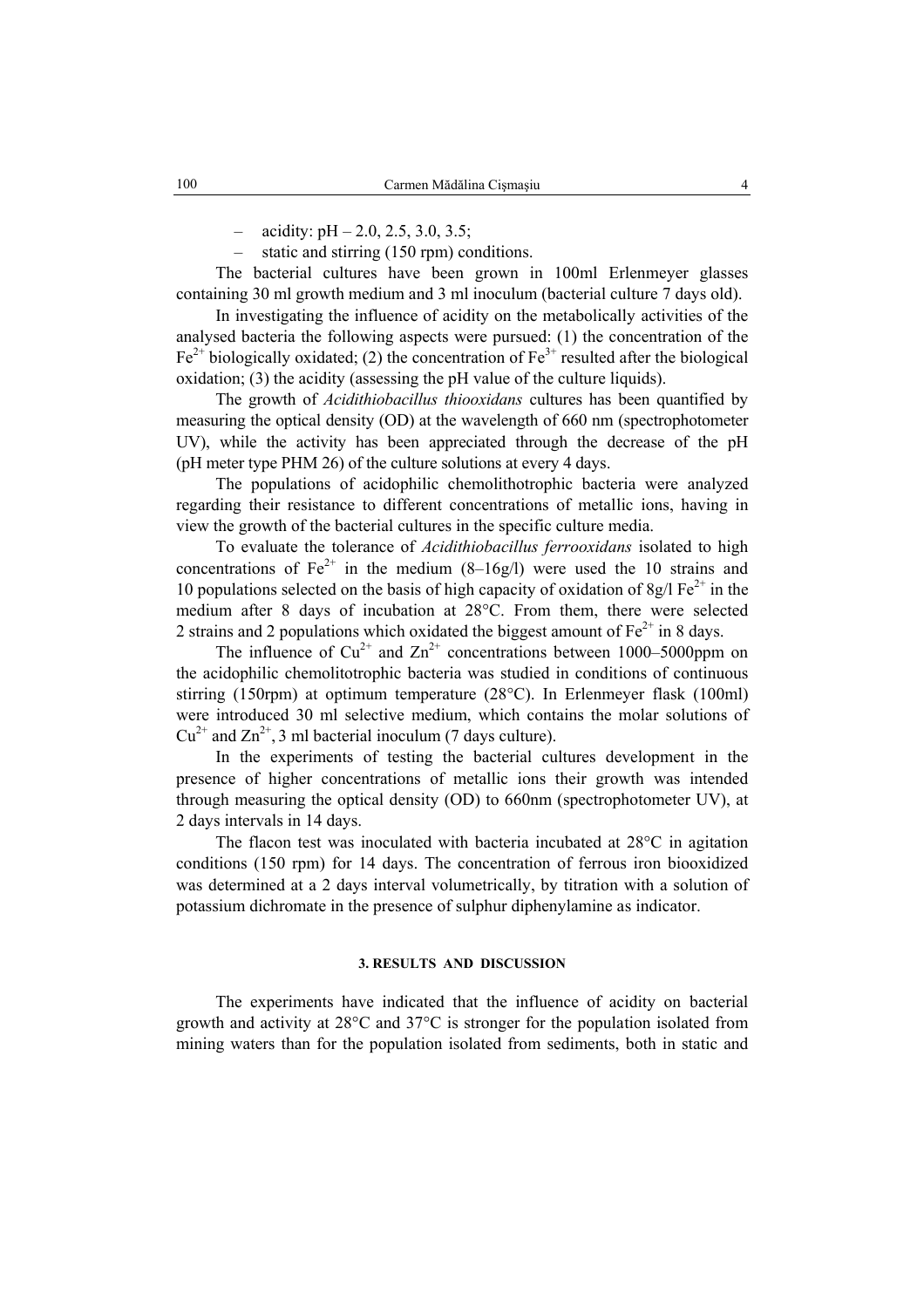dynamic conditions. We have also found that the optimal pH for the bacterial growth and activity is 2.5, though a variation of pH within the range 2–3.5 keeps these two parameters within 60–70% of the maximum values (Figs. 1–2).



Fig. 1 – The dynamics of the growth and metabolic activity of the *Acidithioobacillus thiooxidans* population isolated from Ilba at 28°C (A – static conditions; B – stirring conditions).

Comparative analysis indicates that these populations of acidophilic sulphuroxidizing bacteria have similar optimal conditions for growth and activity, but *Acidithiobacillus thiooxidans* isolated from mining waters is more efficient in sulphur oxidation evidenced by stronger decreasing the final pH value of culture medium than *Acidithiobacillus thiooxidans* isolated from sediments. We have also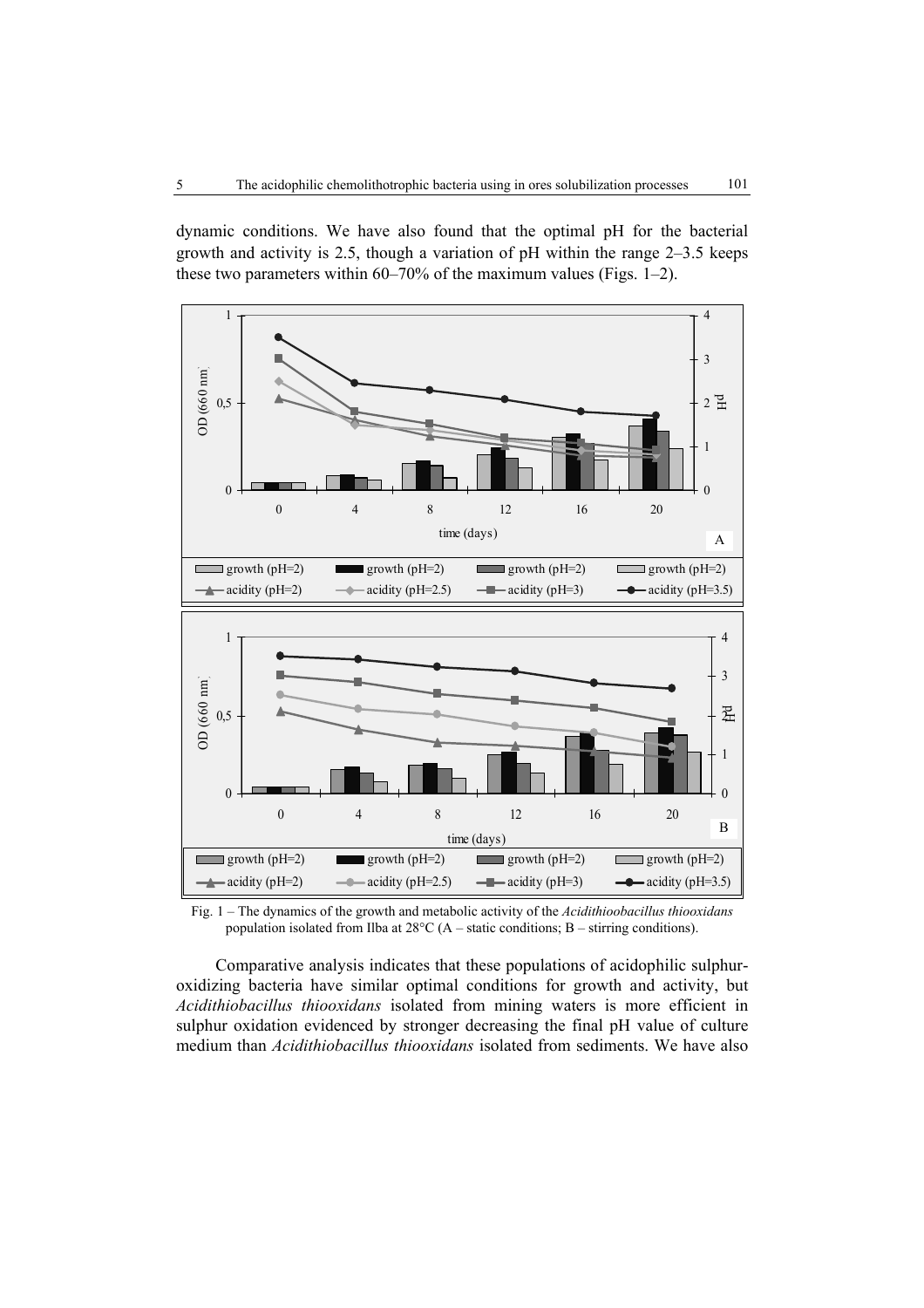

observed a direct correlation between the sulphur oxidation activity of the





Fig. 2 – The dynamics of the growth and metabolic activity of the *Acidithioobacillus thiooxidans* population isolated from Ilba at  $37^0C(A - \text{static conditions}; B - \text{stirring conditions}).$ 

The study of physico-chemical factors evidenced that the 28°C temperature, the 9K medium with pH 2.5 and the agitation of cultures represent the optimum conditions for the oxidative activity of the population of *Acidithiobacillus ferrooxidans*.

The comparative studies, on populations of sulphur-oxidizing bacteria of *Acidithiobacillus thiooxidans*, show that the populations isolated from mining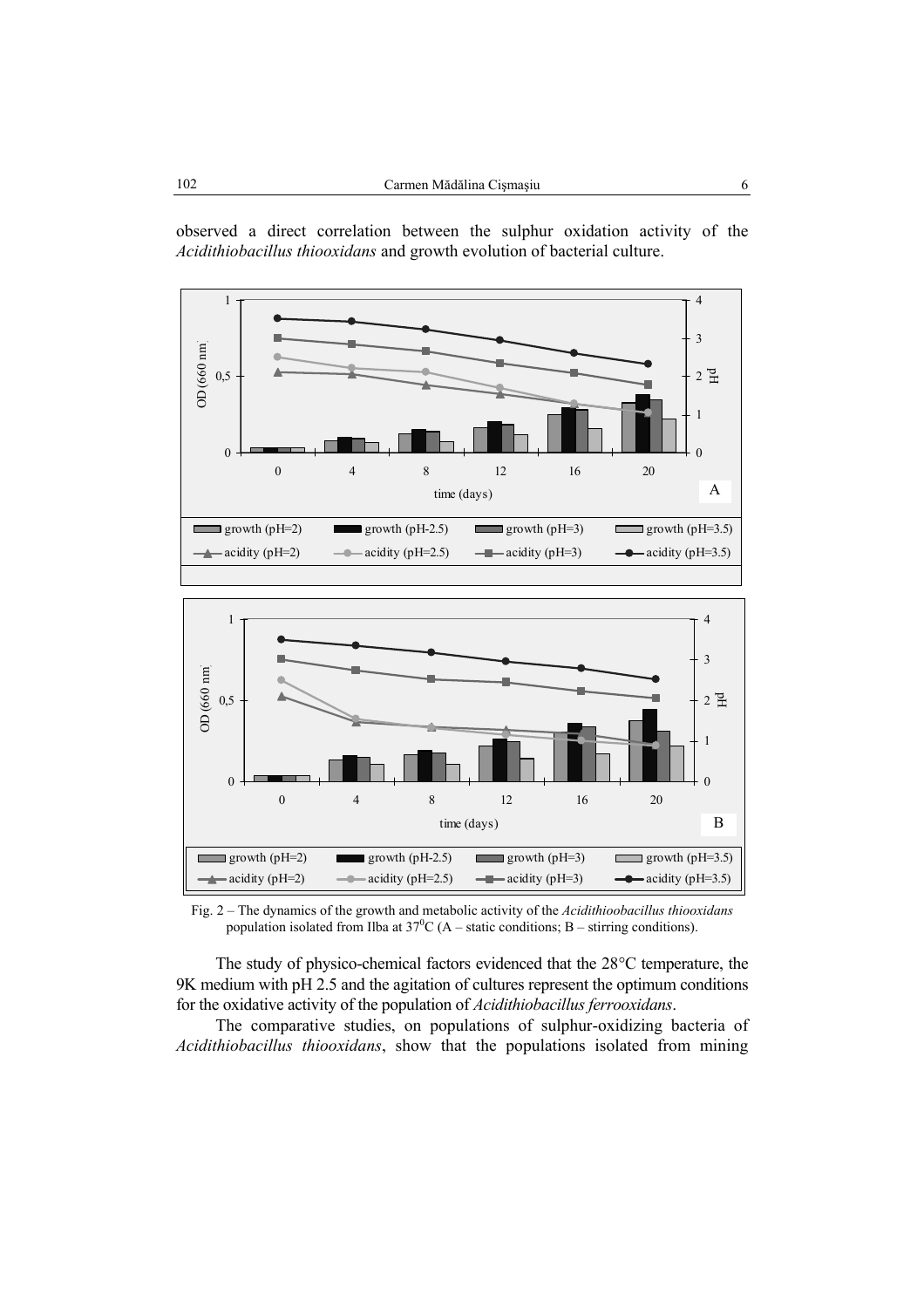waters has a better growth than the populations isolated from sediments in similar conditions. At the temperature of 37°C there is a smaller difference between the growth levels of the populations.



Fig. 3 – The influence of acidity on the dynamics of oxidating the Fe<sup>2+</sup> by the *Acidithiobacillus ferrooxidans* population isolated at Ilba at 28°C (A-static conditions, B-agitated conditions).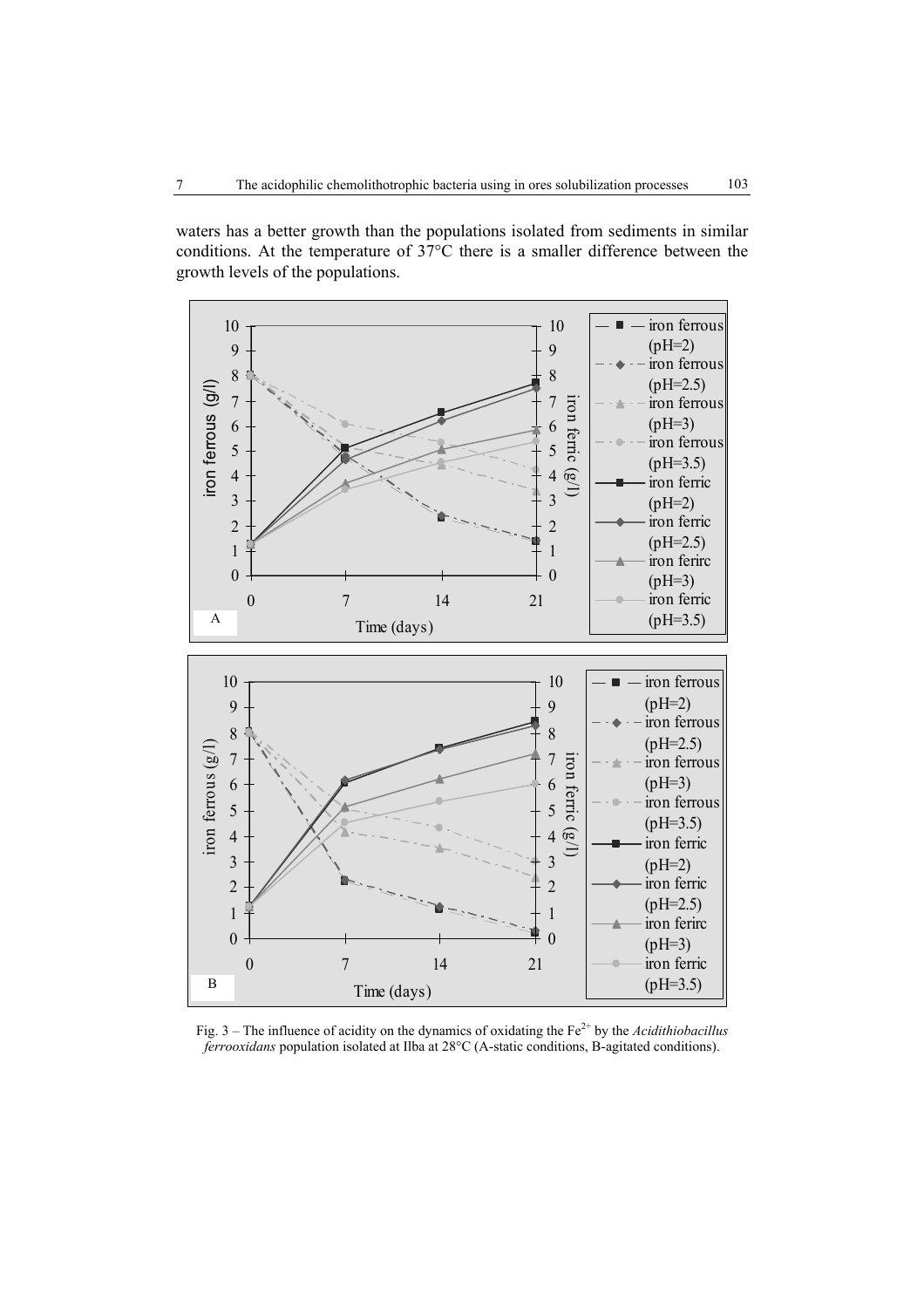

Fig. 4 – The influence of acidity on the dynamics of oxidating the Fe<sup>2+</sup> by the *Acidithiobacillus ferrooxidans* population isolated at Ilba at 37°C (A-static conditions, B-agitated conditions).

The results obtained showed that these microorganisms are efficient in the oxidation of Fe<sup>2+</sup> at 28 $\degree$ C and the superior limit of the biological oxidation of Fe<sup>2+</sup> is situated around the value of 37°C.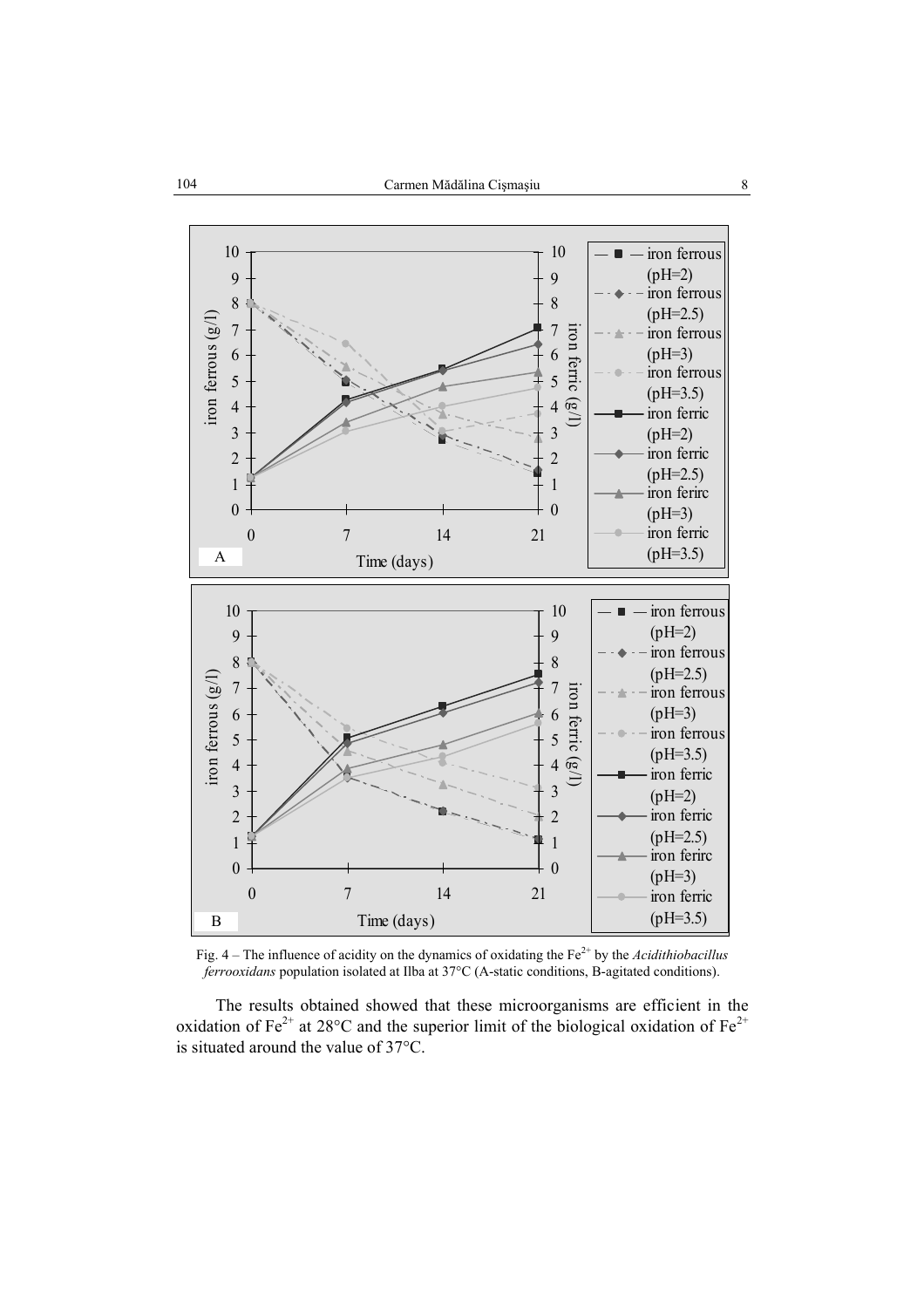The experimental results comparing the effect of temperature on acidophilic chemolitotrophic bacteria of the type *Acidithiobacillus thiooxidans* and *Acidithiobacillus ferrooxidans* have shown that under conditions of continuous stirring bacterial growth and metabolic activity run at higher rates than under static conditions.

The comparative studies on the influence of temperature on the physiological diversity of acidophilic chemolithotrophic bacteria showed that their peak development and metabolic activity occurs at 28°C.

The experimental results indicate a higher activity level of bacterial populations, correlated with a higher growth level, in stirring conditions as compared to static conditions. On the other hand, the *Acidithiobacillus ferrooxidans* population is more sensitive to variations of pH level, because the bacterial growth has a stronger decrease when the pH varies from 2.5 and 3.5 (Figs. 1–4).

After the experiments of testing the influence of different pH values (2–3.5) on the growth and metabolically activity of the bacterial population of *Acidithiobacillus ferrooxidans*, it was noticed that they present a growth and maximum activity of the cultures at pH values close to the pH of the habitats from which they were isolated. A continuous and longer exposure (21 days) at higher temperatures, of approximately 37°C can induce the adaptation of the bacterial metabolism to the respective thermal conditions.

Comparative studies regarding the resistance of the strains and populations of *Acidithiobacillus ferrooxidans* isolated from mining effluents from Ilba mining area, at increased concentrations of  $Fe^{2+}$ ,  $Cu^{2+}$ ,  $Zn^{2+}$  are presented in figures 5, 6, 7.

The comparative research regarding the resistance of the *Acidithiobacillus ferrooxidans* populations isolated from mining waters and sediments from Ilba site, at higher Fe<sup>2+</sup> concentrations (8–16g/l Fe<sup>2+</sup>), are presented in figure 5.

In the case of testing the resistance of the bacterial *Acidithiobacillus ferrooxidans* at high concentration of metallic ions, using the 9K medium with 43.22g/l FeSO4 allowed the selection of populations and strains, which oxidized in 8 days of experiments the biggest amount of  $Fe<sup>2+</sup>$ .

The comparative analyses regarding the behaviour of the bacterial strains  $(A_1 \text{ and } A_2)$  isolated from the two mining sites illustrated that the  $P_1$  population is the most tolerant to increased concentrations of  $Fe^{2+}$  (16 g/l  $Fe^{2+}$ ). Also, it was observed that the A<sub>2</sub> strain is the most sensitive to high concentrations of Fe<sup>2+</sup> (12–16 g/l Fe<sup>2+</sup>).

In the case of testing the bacterial population at the concentrations of 10  $\varrho/$  Fe<sup>2+</sup> and 12 g/l  $Fe^{2+}$ , the populations had an intense metabolically activity, oxidation the whole quality of ferrous iron in six days. The experiments evidenced that the consequence of increasing the concentration of ferrous iron in culture medium over 14  $g/I Fe^{2+}$  was the slow development of the bacterial populations, through making the lag period longer 2–4 days depending on the concentration of ferrous sulphate.

Compared to the *Acidithiobacillus ferrooxidans* populations, the bacterial strains were less resistant to the concentrations of iron used, this fact being evidenced through a weak metabolic activity appreciated through the lower oxidation level in the medium of  $Fe^{2+}$  (Fig. 5).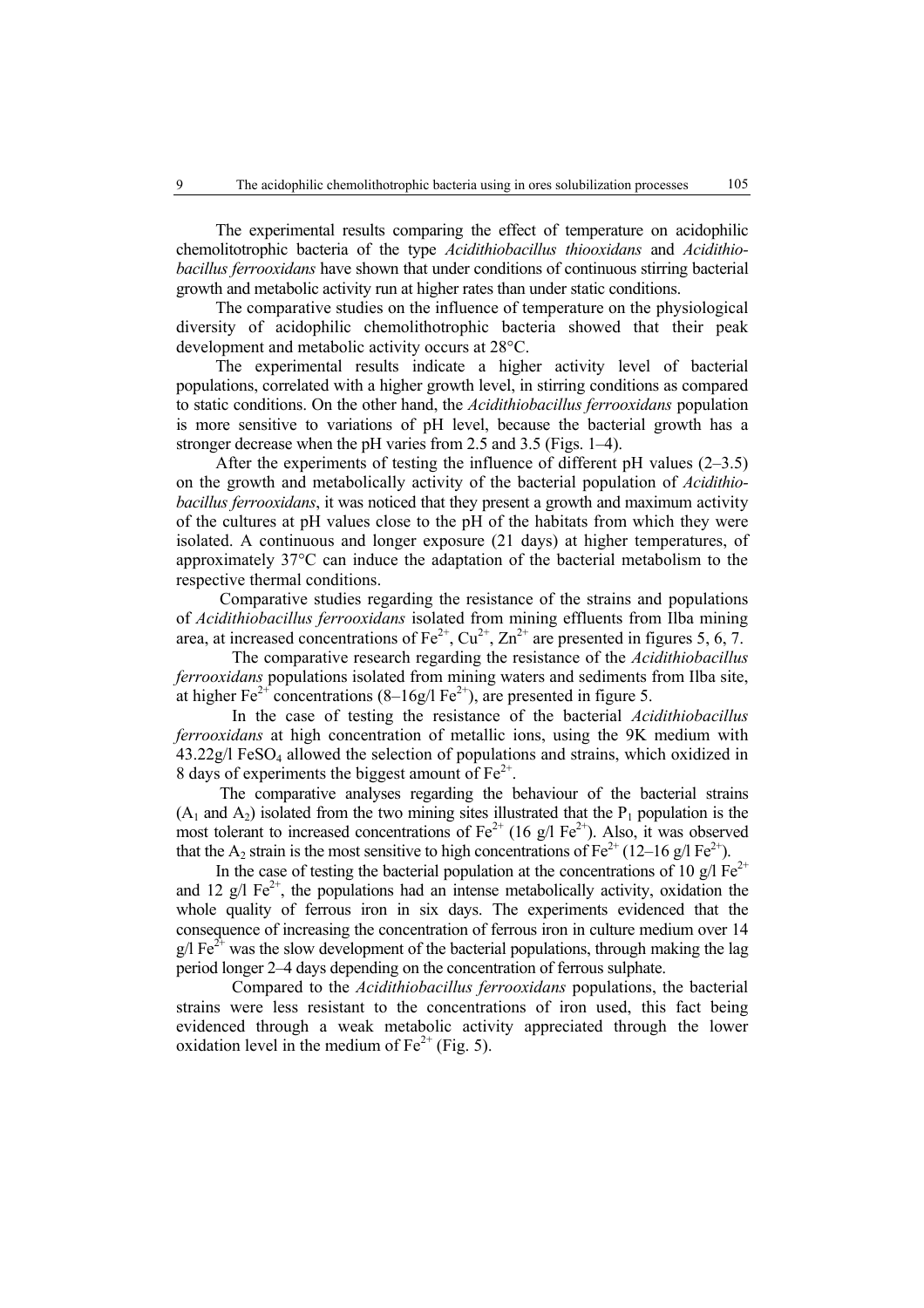

Fig. 5 – The dynamics of Fe<sup>2+</sup> oxidation by *Acidithiobacillus ferrooxidans* strains  $(A_1, A_2)$  and populations  $(P_1, P_2)$  in 9K medium with different concentrations of ferrous sulphate.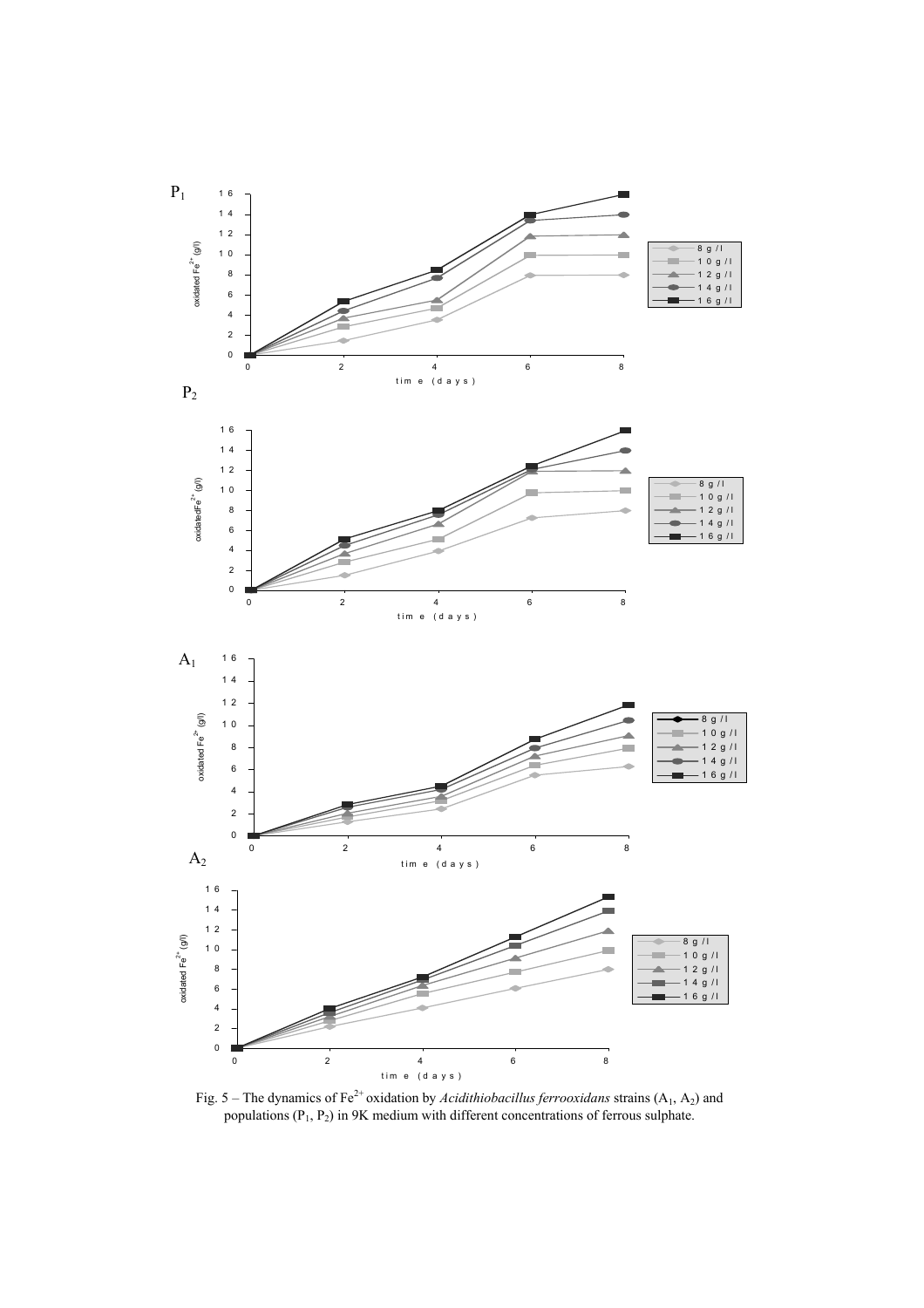

Fig. 6. – The dynamics of Fe<sup>2+</sup> oxidation by *Acidithiobacillus ferrooxidans* strains  $(A_1, A_2)$  and populations ( $P_1$ ,  $P_2$ ) in 9K medium with different concentrations of  $Cu^{2+}$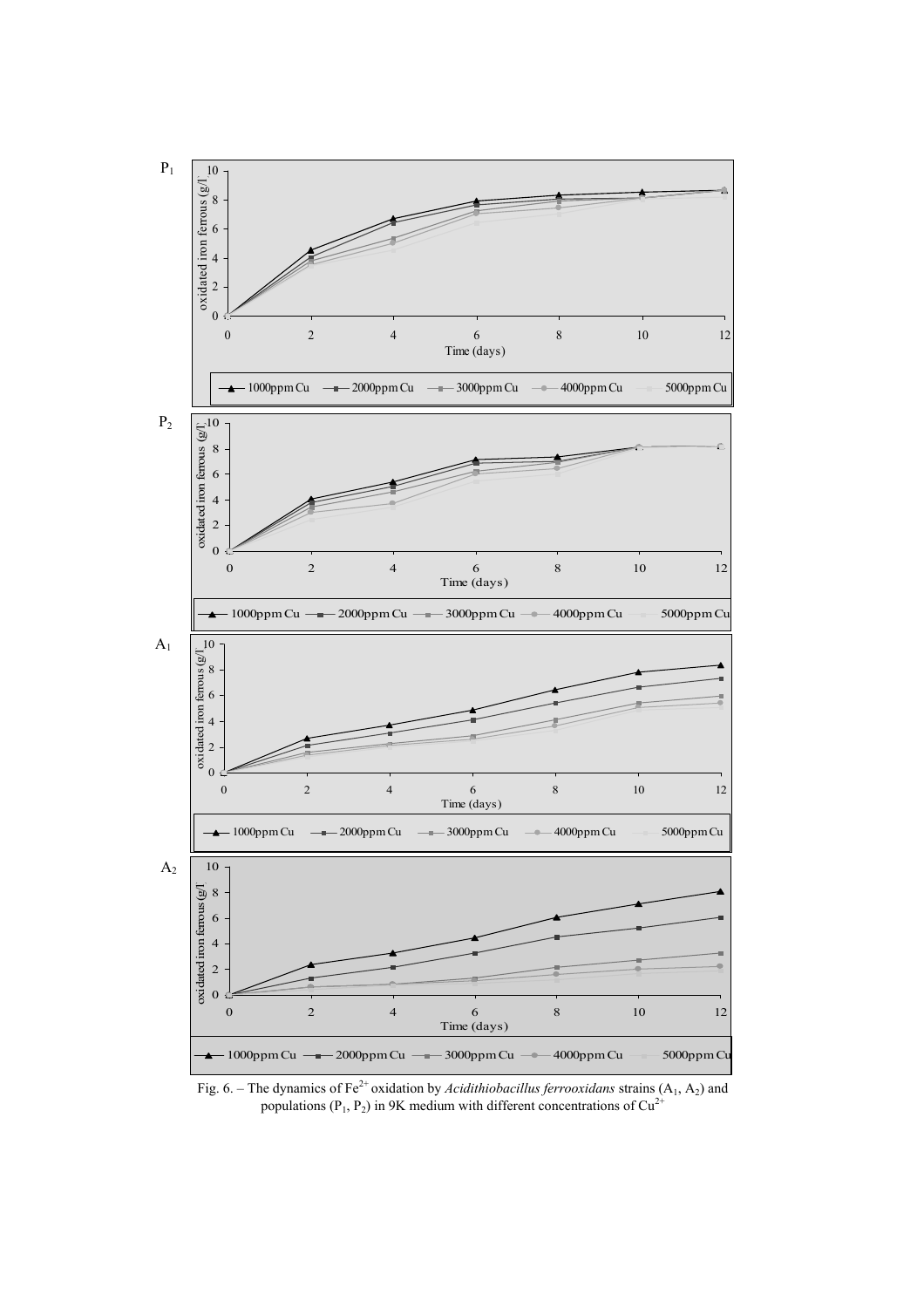

Fig. 7 – The dynamics of Fe<sup>2+</sup> oxidation by *Acidithiobacillus ferrooxidans* populations ( $P_1 P_2$ ) and strains (A<sub>1</sub>, A<sub>2</sub>) in 9K medium with different concentrations of  $\text{Zn}^{2+}$ .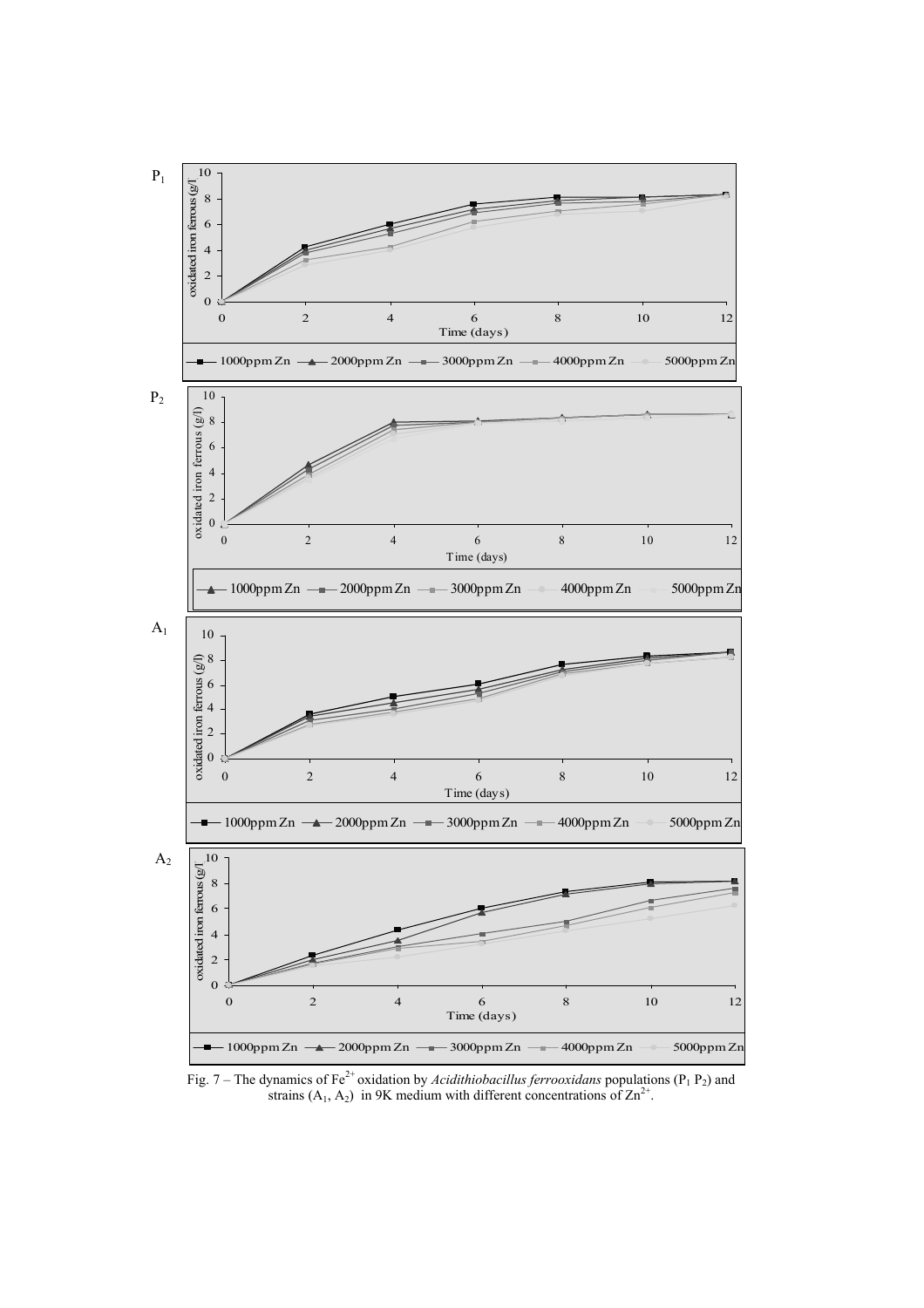Comparative studies regarding the resistance of *Acidithiobacillus ferrooxidans* cultures, isolated from mining effluents and sediments from Ilba site, at different concentrations of  $Cu^{2+}$  and  $Zn^{2+}$ , are presented in figure 6 and 7.

The comparative results regarding the behaviour of the *Acidithiobacillus ferrooxidans* populations, isolated at Asecare mine, illustrated that the P<sub>1</sub> population present a more intense metabolically activity compared to other populations at the concentrations of 5000ppm  $Cu^{2+}$ , having an compared to the A<sub>1</sub> strain.

Our results indicate the fact that  $A_1$  strain, isolated from Ilba site, presents an intense growth and metabolically activity compared to the other strains, in the same experimental conditions. Thus, this strain oxidized the whole amount of  $Fe^{2+}$  in the medium in the presence of the 5  $Cu^{2+}$  concentrations in a 12 days period.

The experimental results in which were compared the effects of the concentrations 1000–5000ppm  $\text{Zn}^{2+}$  on the populations of *Acidithiobacillus ferrooxidans* showed that the higher  $Cu^{2+}$  concentration in the culture medium determined diminishing the growth of the bacterial cultures by extending the lag period to 3–5 days, depending on the copper sulfate concentration.

As for the populations of *Acidithiobacillus ferrooxidans* isolated from Ilba site, it was found that  $P_2$  population has a more intense metabolically activity compared to  $P_1$  population, in the same experimenting conditions, because this strain oxidized the whole amount of  $Fe^{2+}$  in the presence of 5000ppm  $Zn^{2+}$ concentrations, in a 6 days experiment.

The experimental results revealed the fact that the increase of the  $\text{Zn}^{2+}$ concentration in the culture medium lead to the lowered growth of the bacterial populations, by increasing the lag period to 3–4 days according to the zinc sulphate concentration.

The  $A_1$  strain isolated from mining effluents, at Asecare mine, presented a higher sensitivity to the concentration of 5000ppm  $\text{Zn}^{2+}$  compared to the A<sub>2</sub> strain isolated from sediments. This was demonstrated by the oxidizing of a smaller amount of  $Fe^{2+}$ , in the period of 12 days experimenting, a longer lag phase and a reduced ratio of oxidizing  $Fe<sup>2+</sup>$ .

The experimental results in which was compared the resistance of the *A. ferrooxidans* populations at different  $Zn^{2+}$  concentrations showed that the bacterial population isolated from mining waters presented a higher metabolically activity, being more resistant to the higher concentration of  $\text{Zn}^{2+}$  than the populations isolated from mining sediments at Asecare mine.

The research made demonstrated the higher resistance of the  $P<sub>2</sub>$  population to higher concentrations of  $\text{Zn}^{2+}$  by showing a more intense metabolically activity to concentrations between 3000–5000ppm (Fig. 7).

The results of the comparative research regarding the tolerance to higher concentrations of  $Cu^{2+}$ ,  $Zn^{2+}$  and  $Fe^{2+}$  of the *Acidithiobacillus* sp. from the Asecare mine confirm the data from special literature (RAKESH, 1990, CISMASIU *et al*.,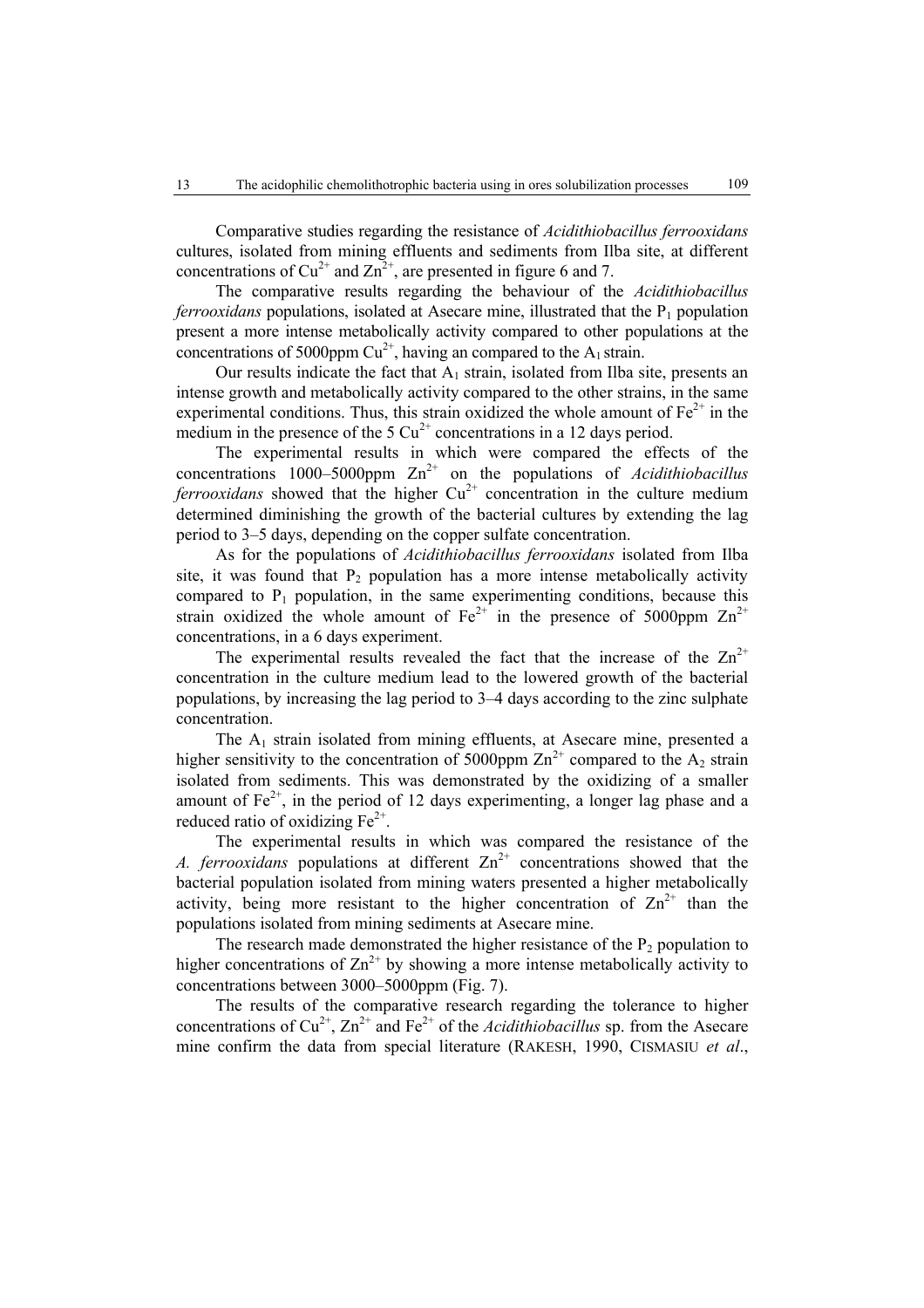2000) about the higher abilities of the bacterial populations to adapt to extreme medium conditions compared to the bacterial strains. So, in the presence of concentrations of 3000–5000ppm  $Cu^{2+}$  and  $Zn^{2+}$ , the bacterial populations P<sub>1</sub> and  $P_2$  had a more intense growth and metabolically activity, compared to bacterial strains. It was established that the growth of the populations is similar to other bacterial strains tested in the same experimenting conditions.

Screening experiments showed that there were differences in the metal uptake behavior of the isolates. The results regarding establishing the influence of metallic ions on the growth of the acidophilic chemolithotrophic bacteria from *Acidithiobacillus* sp. permitted the selection of some bacterial strains and populations with a higher resistance to the presence of these ions in the medium regarding the improvement of the biosolubilization processes (Figs. 4–7).

The research regarding tolerance to high  $Fe^{2+}$ ,  $Zn^{2+}$ ,  $Cu^{2+}$  concentrations of the populations and strains of *Acidithiobacillus ferrooxidans*, confirms the data in the speciality literature (RAKESH,1990) regarding the increased capacities of the bacterial population to adapt to the extreme medium conditions (acid pH and high concentrations of metal ions) (Figs. 4–6).

#### **4. CONCLUSIONS**

The processing of manufacture ores modifies the chemical composition and the pH value of above waters from the industrial manufacture ores. Decreasing the pH value influence the taxonomic and physiologic diversity of the acidophilic chemolithotrophic bacteria belonging to *Acidithiobacillus* genus.

The comparative results about the effects of acidity on the oxidative activity of the bacteria *Acidithiobacillus ferrooxidans* at 28°C and 37°C evidenced a more intense oxidative activity at pH values between 2–2.5 at a temperature of 28°C.

At the concentrations of 10 g/l Fe<sup>2+</sup> and 12 g/l Fe<sup>2+</sup> the bacterial populations had an intense metabolically activity, oxidating the whole amount of  $Fe^{2+}$  in 6 days and at concentrations of 14 g/l  $Fe^{2+}$ , 16 g/l  $Fe^{2+}$  the  $Fe^{2+}$  in the medium was oxidized in a longer period of time.

For some bacterial strains, the presence of higher  $Cu^{2+}$  and  $Zn^{2+}$  levels (3000 to 5000ppm) in the environment enhanced biomass development, such as was observed in the strains of *Acidithiobacillus ferrooxidans* and *Acidithiobacillus thiooxidans*.

The increased resistance of acidophilic chemolithotrophic bacteria to metallic ions is presumably due to their adaptation to polluted environments since they were mainly isolated from mining effluents and sediments with  $Fe^{2+}$ ,  $Cu^{2+}$  and  $Zn^{2+}$  ions.

 The comparative results regarding the influence of the high concentrations of  $Cu<sup>2+</sup>$  and  $Zn<sup>2+</sup>$  on the metabolically activity of the *Acidithiobacillus ferrooxidans* populations illustrated the fact that the populations isolated from mining water are less sensitive than those from sediments.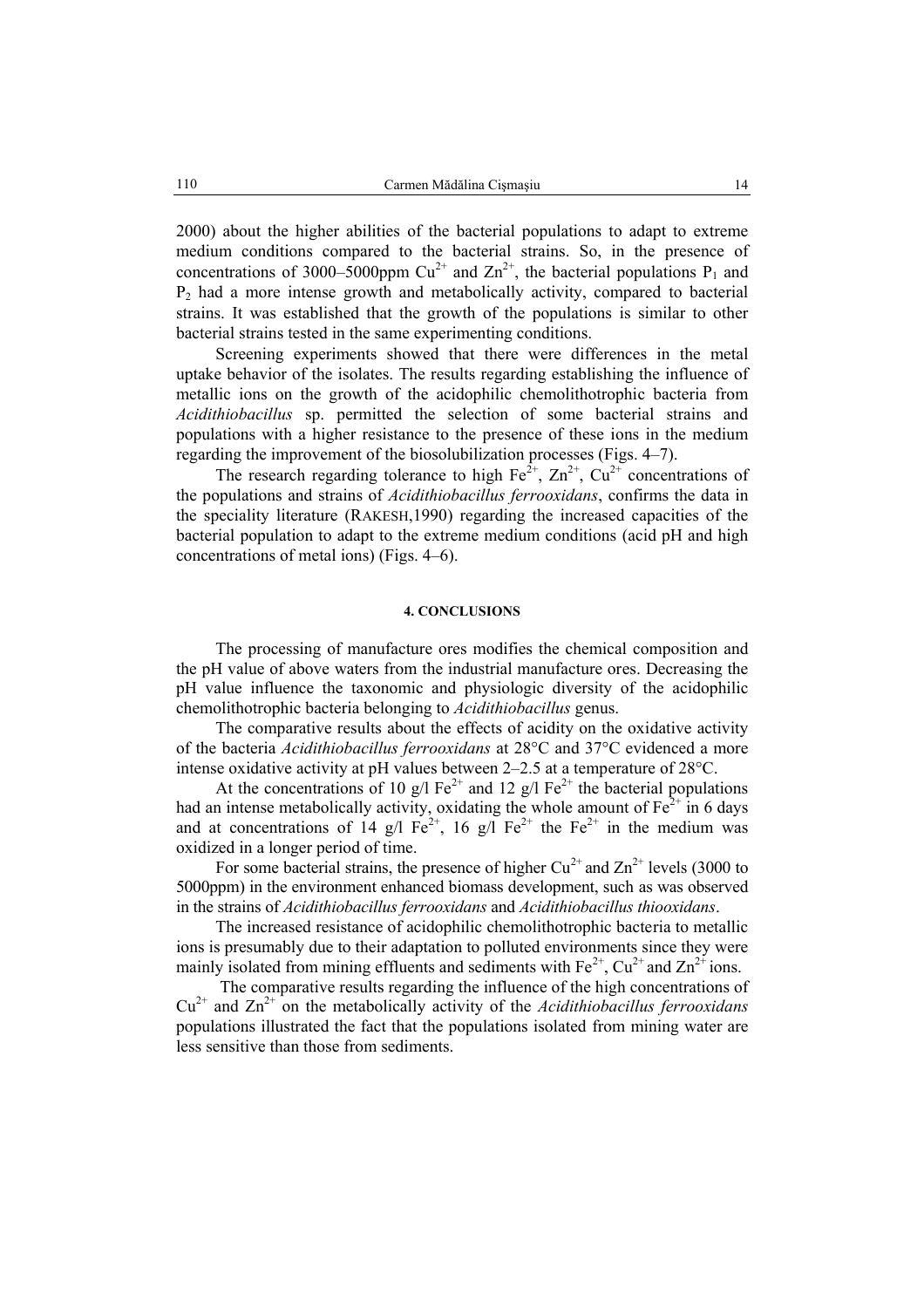Compared to the *Acidithiobacillus ferrooxidans* populations, the bacterial strains belonging to this type were less resistance to the  $Cu^{2+}$  and  $Zn^{2+}$ concentrations used, pointed out by weak metabolically activity appreciated through the oxidizing of a small amount of  $Fe^{2+}$ .

The experimental results confirm the existence of a close correlation between the conditions of temperature, acidity and metabolically activity of acidophilic chemolithotrophic bacteria. This gives indications on the optimal experimental conditions for laboratory investigations on these bacteria.

The present study permitted knowing the resistance to the bacteria *Acidithiobacillus ferrooxidans* to selecting strains and populations resistant to high concentrations of  $Fe<sup>2+</sup>$ , which can offer an increased efficiency to the processes of oxidizing pyrite, a process that is used before recuperating previous metals.

#### REFERENCES

- BAKER, B.J., BANFIELD, J.F., *Microbial communities in acid mine drainage*, FEMS Microbiology Ecology, 44, pp. 139–152, 2003.
- BOSECKER, K., *Microbial leaching in environmental clean-up programmes*. In: Proceedings of the Int. Biohydrometallurgy Symposium IBS'99*,* San Lorenzo de El Escorial, Madrid, Spain, pp. 533–536, 1999.
- CIŞMAŞIU, C.M., VOICU, A., LĂZĂROAIE, M.M., LAZĂR, I., *The influence of temperature on the metabolism of the acidophilic chemolithotrophic iron oxidizing bacteria, interested for bioremediation of polluted environment with metallic ions*. In: Vol. Lucrărilor Conferinței Naţionale de Biotehnologie şi Ingineria Mediului, Târgovişte, pp. 155–159, 2000.
- CISMASIU, C., TONIUC, M., POPEA, F., *Physiological microorganisms groups present in the mining residual waters,* In: Proceedings of the Institute of Biology*,* Romanian Academy*,*  vol. IV, Supplement of Revue Roumaine de Biology, Annual Scientific Session, Bucharest, Romanian Academic Press, pp. 235–242, 2002.
- DOPSON, M., AUSTIN, C.B., KOPPINEEDI, P.R., BOND, P.L., *Growth in sulfidic mineral environments: Metal resistance mechanisms in acidophilic micro-organisms*, Microbiology, 149 (88), pp. 1959–1970, 2003.
- GOMEZ, J.M., CANTERO, D., JOHNSON, D.B., *Comparison of the effects of temperature and pH on iron oxidation and survival of Thiobacillus ferrooxidans (type strain) and a Leptospirillum ferrooxidans – like isolate*. In: Proceedings of the International Biohydrometallurgy Symposium IBS'99, edited by R. Amils and A. Ballester, Madrid, Spain, pp. 689–696, 1999.
- GROUDEV, S.N., GROUDEVA, V.I., Microbial communities in four industrial copper dump leaching operations in Bulgaria", FEMS Microbial Rev, 11, pp. 261–268, 1993.
- HARRISON, A.P. Jr., *The acidophilic thiobacili and other acidophilic bacteria that share their habitat*, Ann. Rev. Microbiol., 38, pp. 265–292, 1984.
- HAWSKSWORTH, D.L., *Biodiversity of microorganisms and its role in ecosystem function. Biodiversity and Global Change*, Eds. Solbvig, O.T., Van Oordt, Paris, Int. Union of Biological Sciences, pp. 88–93, 1992.
- HIRAISHI, K.V., NAGASHIMA, MATSUURA, K., *Phylogeny and photosynthetic features of Thiobacillus acidophilus and related acidophilic bacteria: Its transfer to the genus Acidiphilium as Acidiphilium acidophilum comb.* nov, International Journal of Systematic and Evolutionary Microbiology, 48 (4), pp. 1389–1398, 1998
- JOHNSON, D.B., RANG, L., *Effects of acidophilic protozoa on populations of metal-mobilizing bacteria during the leaching of pyritic coal*, J. Gen. Microbiol., 139, pp. 1417–1423, 1993.